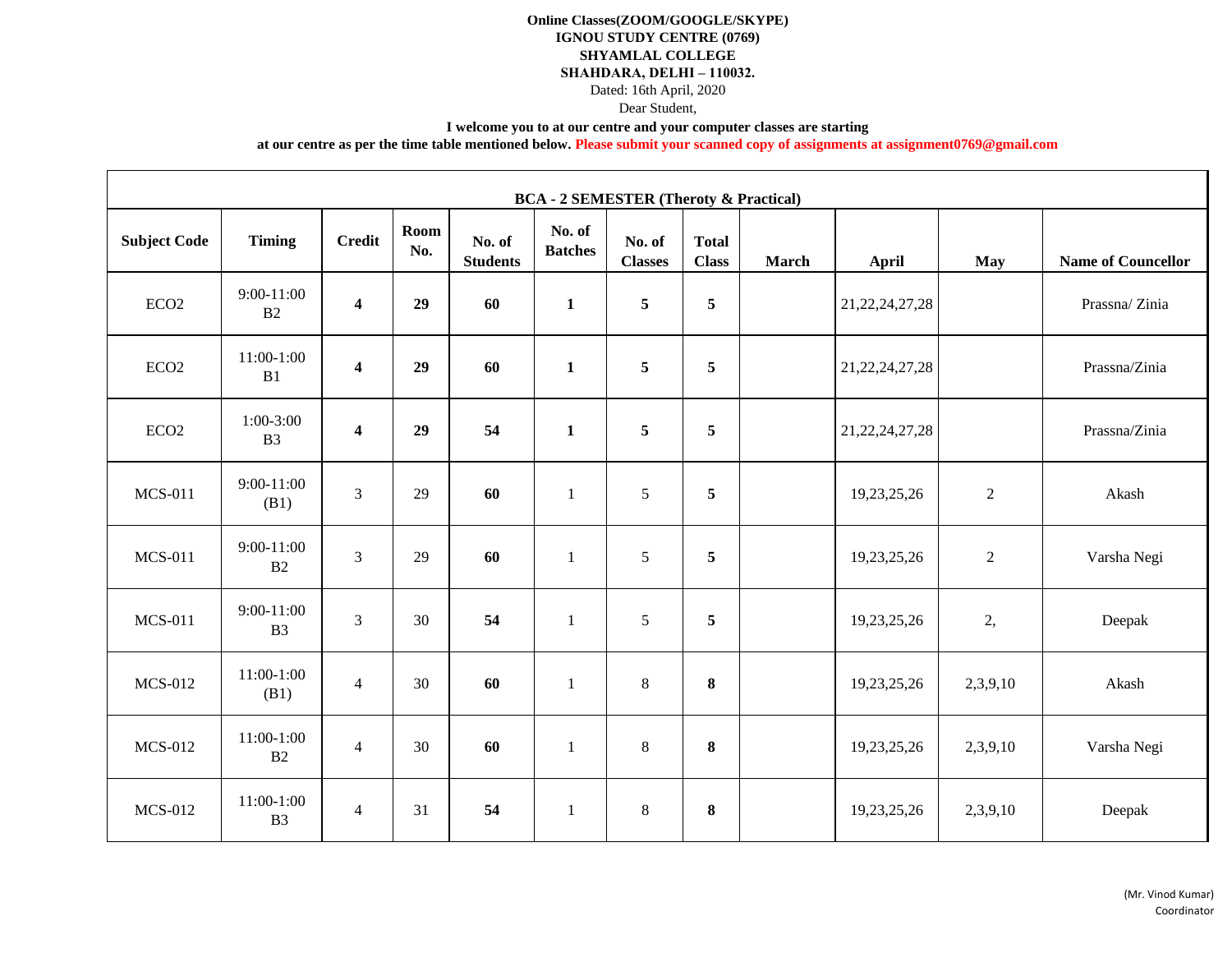### **Online Classes(ZOOM/GOOGLE/SKYPE) IGNOU STUDY CENTRE (0769) SHYAMLAL COLLEGE SHAHDARA, DELHI – 110032.**

Dated: 16th April, 2020

Dear Student,

#### **I welcome you to at our centre and your computer classes are starting**

| <b>MCS-013</b>  | $1:00-3:00$<br>(B1)            | $\overline{2}$ | 31             | 60  | $\mathbf{1}$   | $\mathfrak{Z}$ | $\overline{\mathbf{3}}$ | 19,23,25 | Balram               |
|-----------------|--------------------------------|----------------|----------------|-----|----------------|----------------|-------------------------|----------|----------------------|
| <b>MCS-013</b>  | $3:00-5:00$<br>B2              | $\overline{2}$ | 31             | 60  | $\mathbf{1}$   | 3              | $\mathbf{3}$            | 19,23,25 | Balram               |
| <b>MCS-013</b>  | $1:00-3:00$<br>B <sub>3</sub>  | $\overline{2}$ | 31             | 54  | $\mathbf{1}$   | 3              | $\mathbf{3}$            | 19,23,25 | Anuj Sharma          |
| <b>MCS-015</b>  | $9:00-11:00$<br>(B1)           | $\overline{2}$ | <b>P5</b>      | 60  | 1              | $\sqrt{2}$     | $\overline{2}$          | 20,29    | Monika               |
| <b>MCS-015</b>  | $11:00-1:00$<br>B <sub>2</sub> | $\overline{2}$ | <b>P5</b>      | 60  | $\mathbf{1}$   | $\overline{2}$ | $\boldsymbol{2}$        | 20,29    | Monika               |
| <b>MCS-015</b>  | $1:00-3:00$<br>B <sub>3</sub>  | $\overline{2}$ | P <sub>5</sub> | 54  | $\mathbf{1}$   | $\sqrt{2}$     | $\boldsymbol{2}$        | 20,29    | Monika               |
| <b>BCSL-021</b> | $8:00-11:00$<br>B1(1,2,3)      | 1              | C.lab          | 174 | $\mathfrak{Z}$ | 10             | 30                      |          | Suman, Gaurav, Neeru |
| <b>BCSL-021</b> | $11:00-2:00$<br>B2(4,5,6)      | $\mathbf{1}$   | C.lab          | 174 | $\mathfrak{Z}$ | 10             | 30                      |          | Suman, Gaurav, Neeru |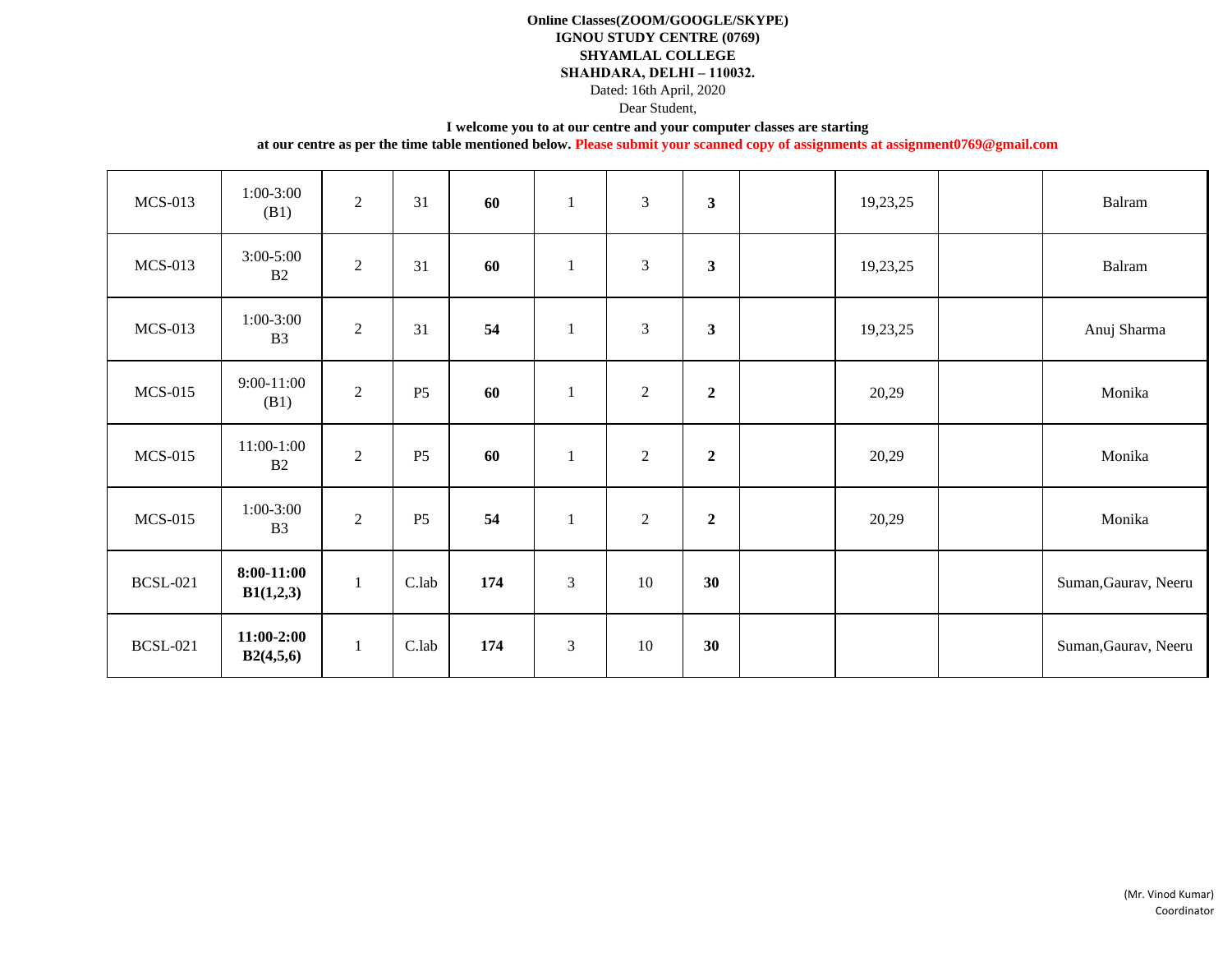### **Online Classes(ZOOM/GOOGLE/SKYPE) IGNOU STUDY CENTRE (0769) SHYAMLAL COLLEGE SHAHDARA, DELHI – 110032.** Dated: 16th April, 2020

Dear Student,

#### **I welcome you to at our centre and your computer classes are starting**

| <b>BCSL-021</b> | $11:00-2:00$<br>B3(7, 8.9) | C.lab | 174 | 3 | 10 | 30 |  | neha, Shivam, Akash      |
|-----------------|----------------------------|-------|-----|---|----|----|--|--------------------------|
| <b>BCSL-022</b> | $8:00-11:00$<br>B1(1,2,3)  | C.lab | 75  | 3 | 10 | 30 |  | Suman Jha, Gaurav, Neeru |
| <b>BCSL-022</b> | $11:00-2:00$<br>B2(4,5,6)  | C.lab | 75  | 3 | 10 | 30 |  | Suman Jha, Gaurav, neeru |
| <b>BCSL-022</b> | $11:00-2:00$<br>B3(7,8.9)  | C.lab | 75  | 3 | 10 | 30 |  | Zinia, Neha, Varsha      |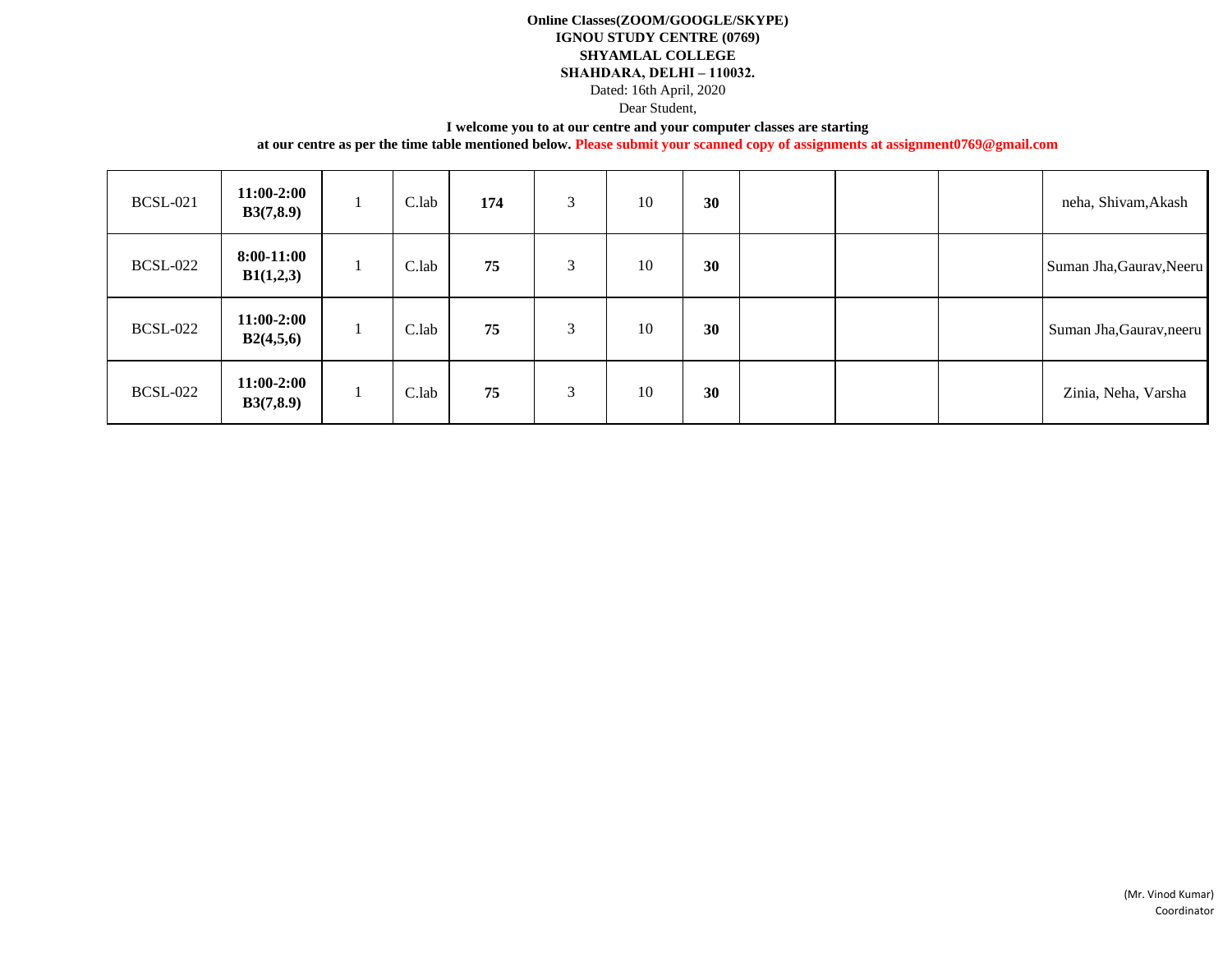### **Online Classes(ZOOM/GOOGLE/SKYPE) IGNOU STUDY CENTRE (0769) SHYAMLAL COLLEGE SHAHDARA, DELHI – 110032.** Dated: 16th April, 2020 Dear Student,

**I welcome you to at our centre and your computer classes are starting** 

**at our centre as per the time table mentioned below. Please submit your scanned copy of assignments at assignment0769@gmail.com**

|                     | BUA - 3 SEMESTER (THE GUY & PRECUCAL) |                |                    |                           |                          |                          |                              |       |             |                   |                           |  |  |
|---------------------|---------------------------------------|----------------|--------------------|---------------------------|--------------------------|--------------------------|------------------------------|-------|-------------|-------------------|---------------------------|--|--|
| <b>Subject Code</b> | <b>Timing</b>                         | <b>Credit</b>  | <b>Room</b><br>No. | No. of<br><b>Students</b> | No. of<br><b>Batches</b> | No. of<br><b>Classes</b> | <b>Total</b><br><b>Class</b> | March | April       | <b>May</b>        | <b>Name of Councellor</b> |  |  |
| <b>MCS-021</b>      | 11:00-1:00                            | $\overline{4}$ | 32                 | 17                        | $\mathbf{1}$             | $\bf 8$                  | $\bf{8}$                     | $8\,$ | 19,22,24,26 | 2,3,6             | <b>Neeru</b>              |  |  |
| <b>MCS-031</b>      | $1:00-3:00$                           | $\mathfrak{Z}$ | 32                 | 17                        | $\mathbf{1}$             | 9                        | $\boldsymbol{9}$             | 8,    | 19,22,24,26 | 2,3,6,9           | <b>Neeru</b>              |  |  |
| $MCS-23$            | $3:00 - 5:00$                         | $\mathfrak{Z}$ | 32                 | 17                        | $\mathbf{1}$             | 5                        | $\sqrt{5}$                   |       | 19,22,24,26 | $\boldsymbol{2}$  | Savita                    |  |  |
| $MCS-014$           | 11:00-1:00                            | $\mathfrak{Z}$ | 32                 | 17                        | $\mathbf{1}$             | 5                        | 5                            |       |             | 9, 10, 16, 17, 23 | Savita                    |  |  |
| <b>BCSL-032</b>     | 8:00-11:00                            | $\mathbf{1}$   | C.Lab              | 17                        | $\mathbf{1}$             | 10                       | <b>10</b>                    |       |             |                   |                           |  |  |
| <b>BCSL-033</b>     | 8:00-11:00                            | $\mathbf{1}$   | C.lab              | 17                        | $\mathbf{1}$             | 10                       | 10                           |       |             |                   |                           |  |  |
| <b>BCSL-034</b>     | 8:00-11:00                            | $\mathbf{1}$   | C.lab              | 17                        | $\mathbf{1}$             | 10                       | <b>10</b>                    |       |             |                   |                           |  |  |

**BCA - 3 SEMESTER (Theroty & Practical)**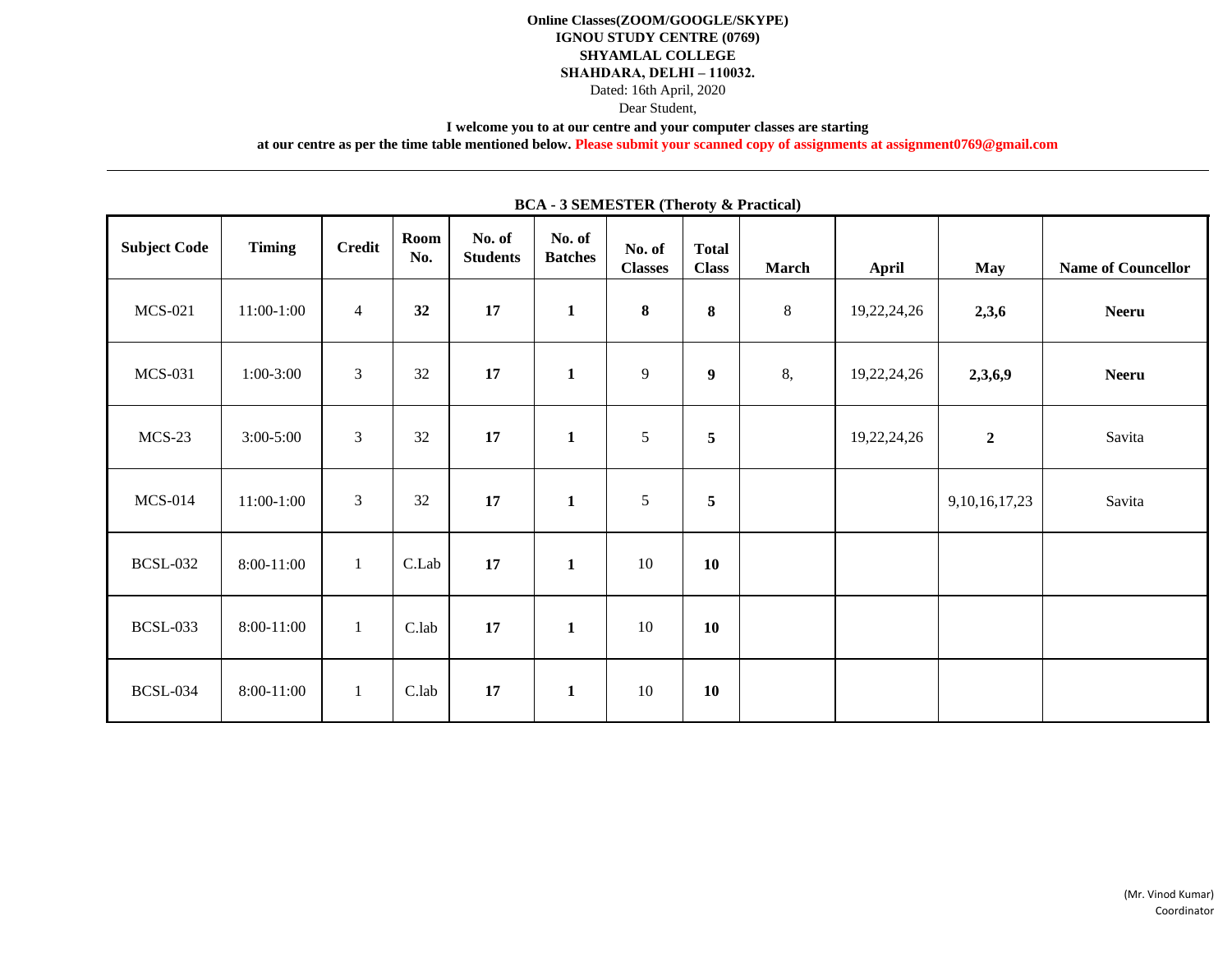## **Online Classes(ZOOM/GOOGLE/SKYPE) IGNOU STUDY CENTRE (0769) SHYAMLAL COLLEGE SHAHDARA, DELHI – 110032.** Dated: 16th April, 2020

Dear Student,

#### **I welcome you to at our centre and your computer classes are starting**

**at our centre as per the time table mentioned below. Please submit your scanned copy of assignments at assignment0769@gmail.com**

|                     |                     |                         |                |                           | ⊷                        |                          |                              | $\sim$       |              |                          |                           |
|---------------------|---------------------|-------------------------|----------------|---------------------------|--------------------------|--------------------------|------------------------------|--------------|--------------|--------------------------|---------------------------|
| <b>Subject Code</b> | <b>Timing</b>       | <b>Credit</b>           | Room<br>No.    | No. of<br><b>Students</b> | No. of<br><b>Batches</b> | No. of<br><b>Classes</b> | <b>Total</b><br><b>Class</b> | <b>March</b> | <b>April</b> | <b>May</b>               | <b>Name of Councellor</b> |
| <b>BCS-041</b>      | $9:00-11:00$<br>B1  | $\overline{\mathbf{4}}$ | 34             | 60                        | $\mathbf{1}$             | 12                       | 12                           | 8            | 19,25,26     | 2,3,9,10,16,17,<br>23,30 | Suman Jha                 |
| <b>BCS-041</b>      | $11:00-1:00$<br>B2  | $\overline{\mathbf{4}}$ | 34             | 66                        | $\mathbf{1}$             | 12                       | 12                           | 8            | 19,25,26     | 2,3,9,10,16,17,<br>23,30 | Suman Jha                 |
| <b>BCS-042</b>      | $9:00-11:00$<br>B2  | $\overline{2}$          | 35             | 60                        | $\mathbf{1}$             | 6                        | 6                            |              | 19,25,26     | 2,3,4                    | Yogesh Kushwaha           |
| <b>BCS-042</b>      | $11:00-1:00$<br>B1  | $\sqrt{2}$              | 35             | 66                        | $\mathbf{1}$             | 6                        | 6                            |              | 19,25,26     | 2,3,4                    | lokesh                    |
| <b>MCS-024</b>      | $1:00-3:00$<br>B1   | $\overline{3}$          | P <sub>5</sub> | 60                        | $\mathbf{1}$             | 5                        | $\overline{\mathbf{5}}$      |              | 19,25,26     | 2,3                      | neha                      |
| <b>MCS-024</b>      | $3:00 - 5:00$<br>B2 | $\overline{3}$          | P <sub>5</sub> | 66                        | $\mathbf{1}$             | 5                        | $\sqrt{5}$                   |              | 19,25,26     | 2,3                      | shivam                    |
| <b>BCS-040</b>      | $9:00-11:00$<br>B2  | $\overline{4}$          | 35             | 60                        | $\mathbf{1}$             | 5                        | $\overline{\mathbf{5}}$      |              |              | 5,6,7,8,9                | Dr Anuj Kumar Sharma      |
| <b>BCS-040</b>      | $11:00-1:00$<br>B1  | $\overline{4}$          | 35             | 66                        | $\mathbf{1}$             | 5                        | 5                            |              |              | 5,6,7,8,9                | Dr Anuj Kumar Sharma      |
| <b>BCSL-043</b>     | 11:00-2:00<br>B1    | $\mathbf{1}$            | C.lab          | 60                        | 3                        | 10                       | 30                           |              |              |                          |                           |
| <b>BCSL-043</b>     | $2:00-5:00$<br>B2   | $\mathbf{1}$            | C.lab          | 66                        | 3                        | 10                       | 30                           |              |              |                          |                           |

### **BCA - 4 SEMESTER (Theroty & Practical)**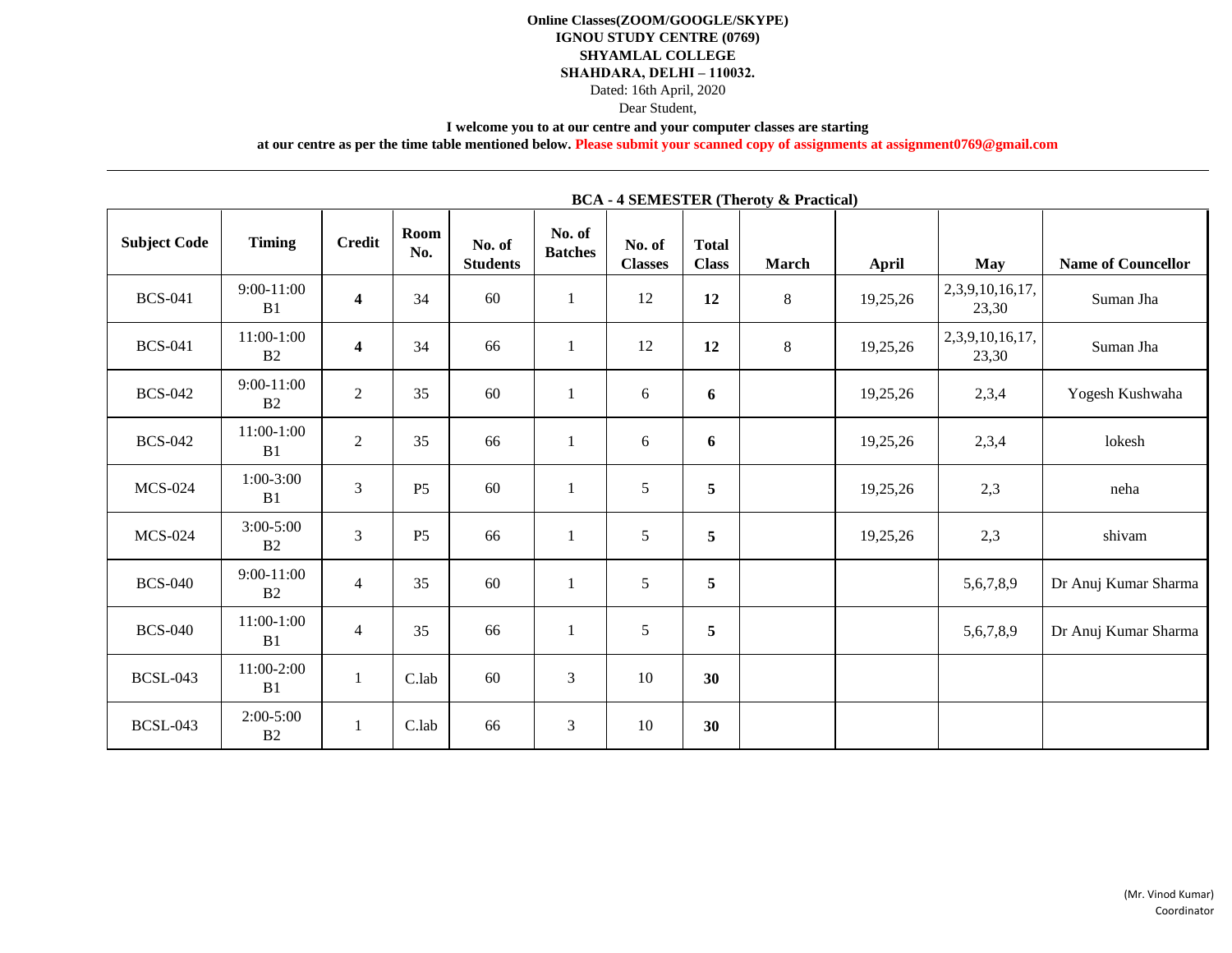### **Online Classes(ZOOM/GOOGLE/SKYPE) IGNOU STUDY CENTRE (0769) SHYAMLAL COLLEGE SHAHDARA, DELHI – 110032.**

Dated: 16th April, 2020

Dear Student,

### **I welcome you to at our centre and your computer classes are starting**

| <b>BCS1-044</b> | 8:00-11:00<br>B1(1,2,3)       | $\bf{I}$       | C.lab | 48 | 3 | 10 | 30 |  |  |
|-----------------|-------------------------------|----------------|-------|----|---|----|----|--|--|
| <b>BCS1-044</b> | 11:00-2:00<br>B2(4,5,6)       | $\bf{1}$       | C.lab | 48 | 3 | 10 | 30 |  |  |
| <b>BCSL-045</b> | 8:00-11:00<br>B1(1,2,3)       | $\mathbf{I}$   | C.LAb | 48 | 3 | 10 | 30 |  |  |
| <b>BCSL-045</b> | 11:00-2:00<br>B2(4,5,6)       | -1             | C.LAb | 48 | 3 | 10 | 30 |  |  |
|                 | $2:00-5:00$<br>B <sub>1</sub> | $\overline{2}$ | C.lab | 60 | 3 | 20 | 60 |  |  |
| MCSL-016        | $2:00-5:00$<br>B <sub>2</sub> | 2              | C.lab | 66 | 3 | 20 | 60 |  |  |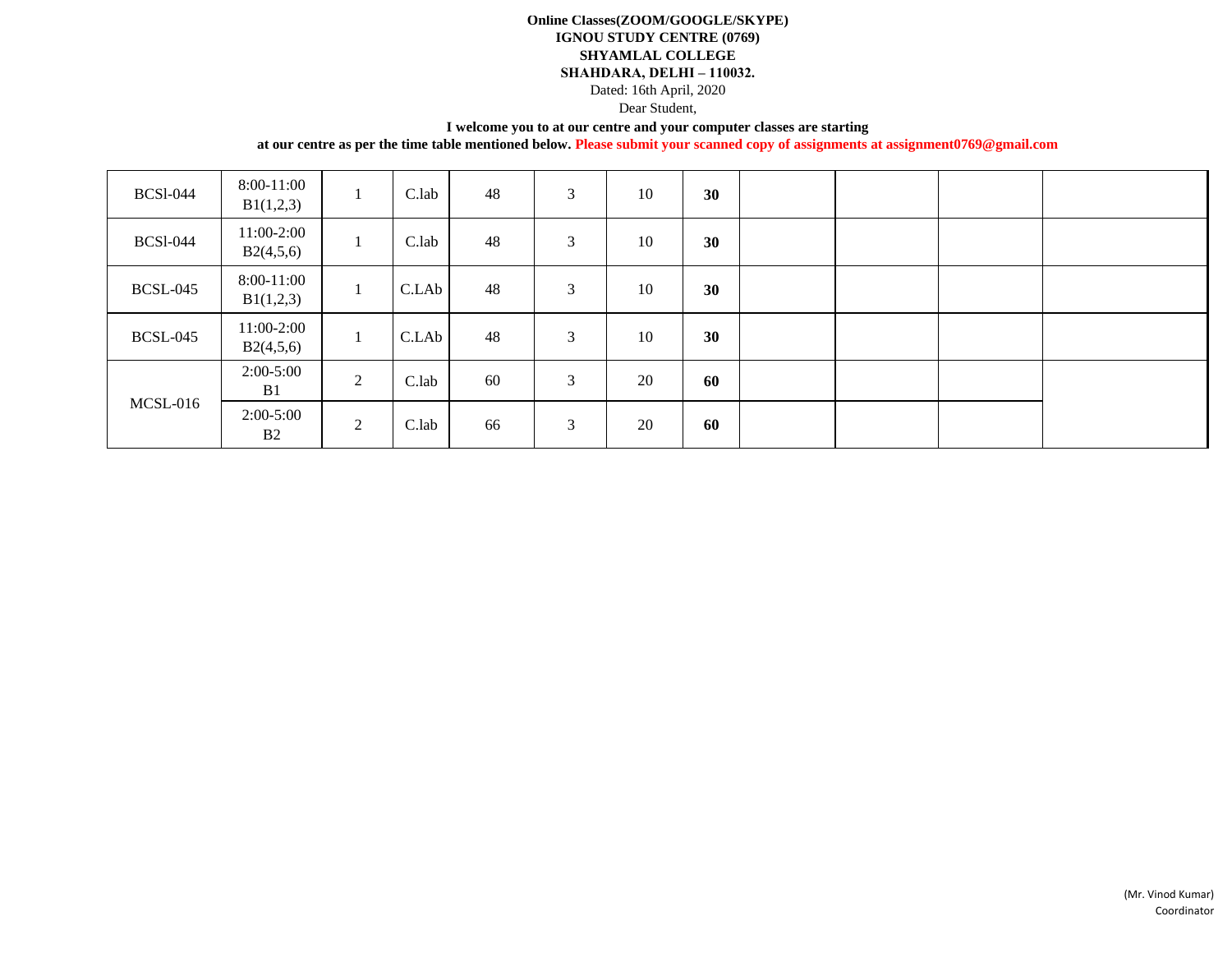### **Online Classes(ZOOM/GOOGLE/SKYPE) IGNOU STUDY CENTRE (0769) SHYAMLAL COLLEGE SHAHDARA, DELHI – 110032.** Dated: 16th April, 2020 Dear Student,

**I welcome you to at our centre and your computer classes are starting** 

**at our centre as per the time table mentioned below. Please submit your scanned copy of assignments at assignment0769@gmail.com**

| <b>Subject Code</b> | <b>Timing</b>  | <b>Credit</b>  | Room<br>No. | No. of<br><b>Students</b> | No. of<br><b>Batches</b> | No. of<br><b>Classes</b> | <b>Total</b><br><b>Class</b> | <b>March</b> | <b>April</b> | <b>May</b>            |                       |
|---------------------|----------------|----------------|-------------|---------------------------|--------------------------|--------------------------|------------------------------|--------------|--------------|-----------------------|-----------------------|
| <b>BCS-051</b>      | $11:00-1:00$   | $\overline{3}$ | 33          | 32                        | $\mathbf{1}$             | 9                        | $\boldsymbol{9}$             |              | 19,23,25,26  | 2,3,9,10,16           | Neha                  |
| <b>BCS-052</b>      | $1:00-3:00$    | $\overline{3}$ | 33          | 32                        | $\mathbf{1}$             | $\mathbf{9}$             | $\boldsymbol{9}$             |              | 19,23,25,26  | 2,3,9,10,16           | Shivam                |
| <b>BCS-053</b>      | $3:00 - 5:00$  | $\overline{2}$ | 33          | 32                        | $\mathbf{1}$             | 10                       | <b>10</b>                    |              | 19,23,25,26  | 2,3,9,10,16           | Ujjawal               |
| <b>BCS-054</b>      | 9:00-11:00     | 3              | 33          | 32                        | $\mathbf{1}$             | 9                        | $\boldsymbol{9}$             |              | 19,23,25,26  | 2,3,9,10,16           | Balram                |
| <b>BCS-055</b>      | 4:00:6:00      | $\overline{2}$ | 33          | 32                        | $\mathbf{1}$             | $\boldsymbol{6}$         | 6                            |              |              | 10,17,24,27,29,<br>30 | M.I.haq               |
| <b>BCSL-056</b>     | 11:00-2:00     | $\mathbf{1}$   | C.Lab       | 32                        | $\sqrt{2}$               | 10                       | 20                           |              |              |                       | Savita, Zinia         |
| <b>BCSL-057</b>     | 8:00-11:00     | $\mathbf{1}$   | C.Lab       | 32                        | $\overline{2}$           | 10                       | 20                           |              |              |                       | Reena Chandra, dhiraj |
| <b>BCSL-058</b>     | $11:00 - 2:00$ | $\mathbf{1}$   | C.Lab       | 32                        | $\sqrt{2}$               | 10                       | 20                           |              |              |                       | Lokesh, Deepak        |

## **BCA - 5 SEMESTER (Theroty & Practical)**